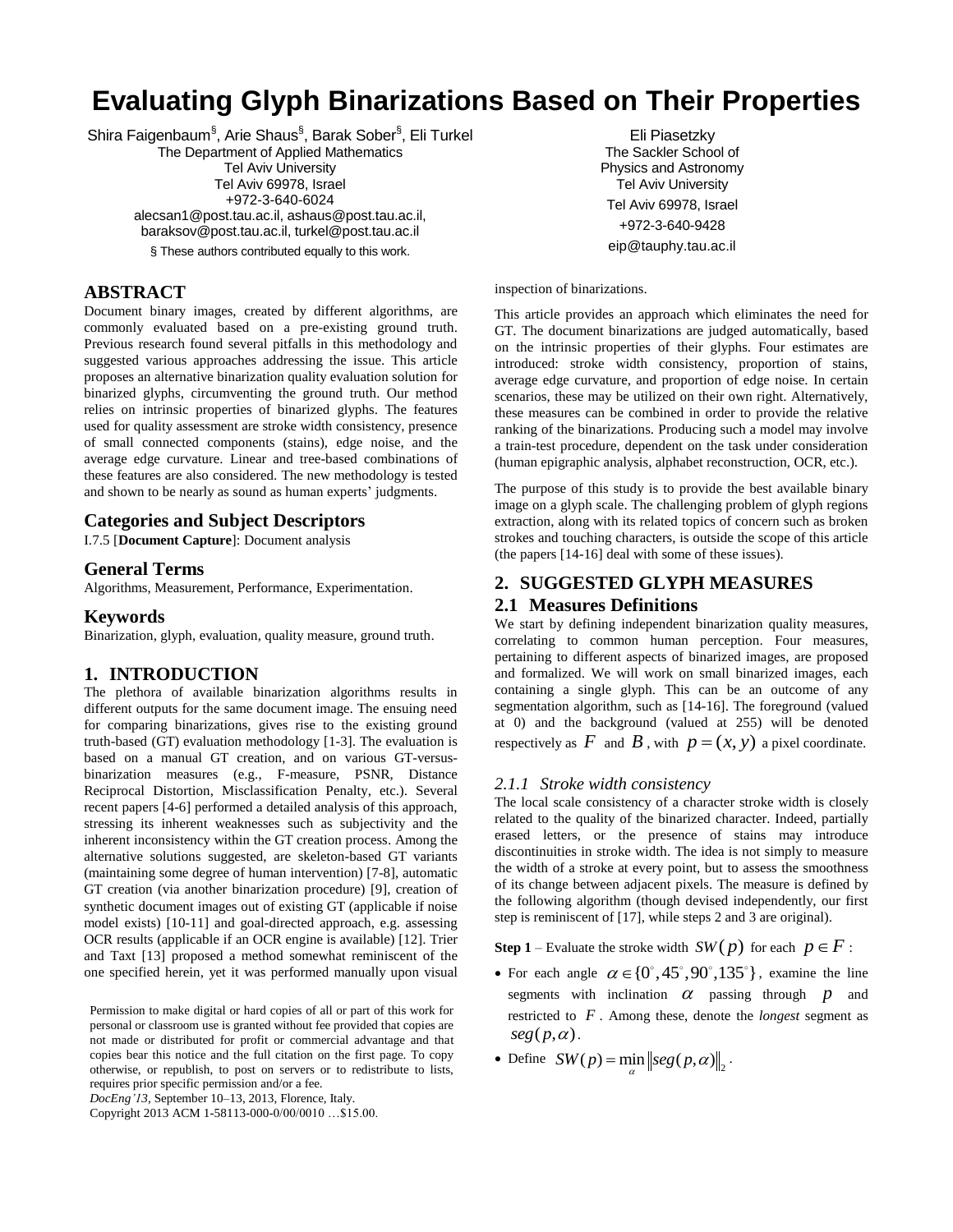**Step 2** – Calculate the stroke width gradient magnitude  $G(p)$ :

- Calculate directional derivatives  $G_x(p)$  and  $G_y(p)$ .
- Define the gradient magnitude with respect to  $L_{\infty}$  norm:<br>  $G(p) = \max(|G_x(p)|, |G_y(p)|)$

$$
G(p) = \max(|G_x(p)|, |G_y(p)|)
$$

**Step 3** – Apply the measure:  $M_{SWC} = \text{mean}(G(p))$ 

Note that given a clean binarization with gradually changing stroke widths,  $G(p)$  yields low values, resulting in a small

# $M_{\textit{\tiny SWC}}$  .

#### *2.1.2 Stains proportion*

The existence of black spots within a white background, or vice versa, is an indication of either an imperfect binarization or the presence of noise. In what follows, we will consider *the stains relative area in pixels*, denoted below as  $\|\ldots\|$ . While stains count may be used instead, according to our experiments, this measure performs poorly.

The image is partitioned into a set of Connected Components  $CC = \{CC_i\}_{i=1}^N$ ; these belong to either *F* or *B*. The set of *Stain* CCs is defined as:  $SCC = \{cc_i \in CC \mid ||cc_i|| \le T\}$ . Throughout our experiments, the value of *T* was set to 0.5% of the glyph image size.

image size.  
The measure definition is: 
$$
M_{SP} = \sum_{cc_j \in SCC} ||cc_j|| / \sum_{cc_i \in CC} ||cc_i||
$$

## *2.1.3 Average edge curvature*

The "ideal" letter is expected to possess a smooth edge. This is tightly related to the average edge curvature (herein, we use its absolute value):

$$
\kappa = \left| \frac{dT}{ds} \right| = \left| \frac{d\theta}{ds} \right| \approx \left| \frac{\Delta \theta}{\Delta s} \right| \tag{1}
$$

where  $T$  is the normalized tangent of the edge curve,  $\theta$  is the tangent angle, and  $S$  is the arclength parameter. The computation of the average edge curvature is as follows:

**Step 1** – Find the edge via 4-connectivity erosion of *F* :  

$$
E = F \ \text{erosion}(F) \tag{2}
$$

**Step 2** – Calculate local angle:

For each pixel  $p \in E$ , and for each pair of its neighboring pixels  $p_1, p_2 \in E$  (assuming 8-connectivity), define the unit vectors  $v_k(p) = (p_k - p) / ||p_k - p||_2$  for  $k = 1, 2$ . Next, we find  $\psi(p)$ , the angle between  $v_1(p)$  and  $v_2(p)$ :

$$
\psi(p) = \arccos \langle v_1(p), v_2(p) \rangle \tag{3}
$$

The angle  $\Delta \theta(p)$ , used for the curvature definition, is:

$$
\Delta \theta(p) = \pi - \psi(p) \tag{4}
$$

Due to the definition of arccos,  $\psi(p) \in [0, \pi]$ and  $\Delta \theta(p) \in [0, \pi]$ .

**Step 3** – Approximate the local curvature:<br> $\kappa(p) \cong \Delta \theta(p) / \Delta s(p)$ 

$$
\kappa(p) \cong \Delta \theta(p) / \Delta s(p) \tag{5}
$$

Step 4 – Apply the measure:  
\n
$$
M_{AEC} = \text{mean}(\kappa(p)) = \sum_{p \in E} \Delta s(p) \kappa(p) / \sum_{p \in E} \Delta s(p) \qquad (6)
$$

Note that the following also holds:  
\n
$$
M_{AEC} = \pi - \text{mean} \left( \arccos \langle v_1(p), v_2(p) \rangle \right) \tag{7}
$$

It should be stated that in certain cases,  $p \in E$  might possess more than two neighboring pixels. In such a case, we account for all possible neighboring pairs in Steps 2-4.

#### *2.1.4 Edge noise proportion*

Another suggested property is the presence of typical edge noise, which often correlates with the overall quality of the binarization. The paper [18] suggests a procedure involving 12 different convolution kernels, approximating the amount of such noise. Below, we suggest a simplified method, involving 4-connectivity morphological operations.

**Step 1** – Find the edge utilizing dilation and erosion of *F* : 
$$
\overline{E} = dilation(F) \, \text{erosion}(F)
$$
 (8)

**Step 2** – Calculate a noise estimate (cl=closure, op=opening):  
\n
$$
N = (cl(F) \setminus F) \cup (F \setminus op(F)) = cl(F) \setminus op(F)
$$
 (9)

The closure attaches isolated  $\hat{B}$  pixels to  $\hat{F}$ , while the opening performs a dual operation. *N* provides a set of all isolated pixels.

## **Step 3** – Apply the measure:  $M_{\text{ENP}} = \left\| N \right\| / \left\| \overline{E} \right\|$

#### *2.1.5 Monochromatic binarizations*

In general, undesirable scenarios of an almost completely black or white binarization (e.g. due to illumination conditions) should also be addressed for all four measures. Accordingly, cases where an insufficient number of either  $F$  or  $B$  pixels exist, were detected and handled in the following fashion. Assuming 4 connectivity, if a double-dilation of  $F$  left no  $B$  pixels, or if a double-erosion of  $F$  left no  $F$  pixels, all the measures were set to  $Inf = 32768$ .

## **2.2 Measure Combinations**

The measures presented above can be applied on their own right, each assessing a different glyph characteristic. In fact, in certain settings, we have seen some of them (in particular  $M_{END}$ ) producing judgments comparable to human appraisals. Conversely, these measures can be combined into a joint score or classifier, depending on the task under consideration. These may vary according to the type of writing in question (printed or handwritten), medium, corpora, noise characteristic, binarizations end goal (epigraphical research, glyph reconstruction, OCR), etc. Subsequently, we do not suggest that the combinations derived below to be the ultimate model in all conceivable cases. We do suggest a procedure to derive models for settings comparable to ours. With certain adjustments, these ideas may also be applicable for training binarization quality control apparatus for other tasks.

The combinations dealt with below are linear and tree models, used due to their simplicity. These models require training and testing phases, based on experts' estimations. Such a procedure is presented in the next section.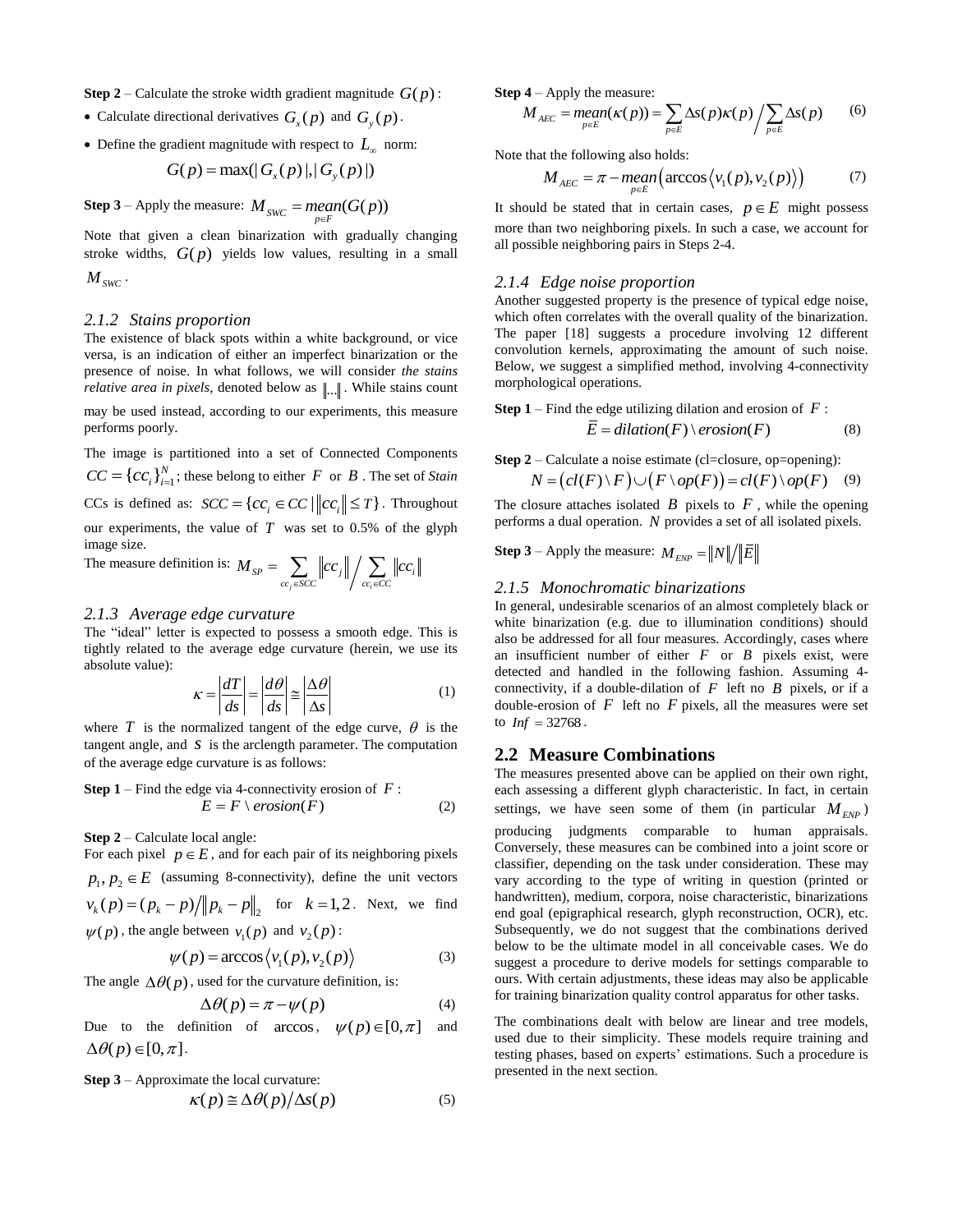## **3. EXPERIMENTAL SECTION**

### **3.1 Motivation and Data Set**

The motivation behind this research was an attempt at ranking binarizations according to their suitability for human and computer-based handwriting analysis. Visually appealing binarizations, faithful to the document images, were preferred.

Our database consisted of segmented glyphs, along with their binarizations. We used glyphs originating from two different First Temple Period Hebrew inscriptions: 50 images (glyphs) were taken from Arad #1 [19], while 47 images (glyphs) were obtained from Lachish #3 [20]. The segmentation into individual characters was performed via algorithm [16]. The state of preservation of these ink-over clay samples was poor, presenting a challenge for our methodology.

The 9 binarizations in use were: Otsu [21], Bernsen [22] with window sizes (in pixels) of  $w = 50$  and  $w = 200$ , Niblack [23] with  $w = 50$  and  $w = 200$ , Sauvola [24] with  $w = 50$  and  $w = 200$ , as well as our own binarization [16] with or without unspeckle stage.



**Figure 1. Expert's ranking of one glyph, in decreasing quality order.** (a) Original image, (b) Sauvola  $w = 200$ , (c) Shaus et al. **[16] inc. unspeckle stage, (d) Shaus et al., (e) Otsu, (f) Niblack**   $w = 200$ , **(g)** Niblack  $w = 50$ , **(h)** Sauvola  $w = 50$ , **(i)** Bernsen  $w = 50$ , (j) Bernsen  $w = 200$ .

From the *97 original grayscale images*, a database of *873 (97 x 9) binary images* was constructed. Each set of 9 binarizations, denoted herein as a "binarization block", was judged independently by three different experts. The experts' rankings (from 1=high, up to 9=low) were based on their prior epigraphical knowledge. An example of a single expert's opinion is presented in Fig. 1.

Constructing such a data set with manual ranking information for different binarization procedures is a labor-intensive procedure. This explains the relatively modest size of our database.

#### **3.2 Ranking Prediction**

The experiment attempted at creating a model matching the three experts' ranking. The model types under consideration were linear and tree-based regressions [25]. These models used the 4 *rankings* based on the measures  $M_{\text{SWC}}$ ,  $M_{\text{SP}}$ ,  $M_{\text{AEC}}$  and  $M_{\text{ENP}}$ . The utilization of rankings, rather than measure values, provides a common scale across different letters. The experiment consisted of model selection and model verification stages. Both necessitate the prerequisites specified in the next sub-section.

# *3.2.1 Prerequisites*

#### **Input data**:

As stated previously, each binarization block (containing 9 binarizations) for each of the 97 letters, had 3 expert rankings. Resulting vectors of length 873, containing rankings of binarization blocks in a stacked manner, are denoted as  $R_1, R_2, R_3$  (one for each expert). For training purposes, a combined experts ranking *Rexperts* was derived. First,  $R_{\text{mean}} = \text{mean}(R_1, R_2, R_3)$ , was calculated (coordinate-wise), possibly containing non-integer values. Then, a re-ranking of *mean R* enforced scores of 1…9 within each binarization block, resulting in  $R_{\text{experts}}$ . Such process is denoted below as "re-ranking" procedure". In addition, the 4 different measures produced their own rankings for every binarization block, yielding the corresponding vectors  $R_{\text{SWC}}$ ,  $R_{\text{SP}}$ ,  $R_{\text{AEC}}$  and  $R_{\text{ENP}}$ .

#### **Model score**:

A model *m* is scored in the following fashion. A prediction produced by the model is re-ranked, resulting in  $R_m$ , which is then compared with the experts ranking via standard linear ( *cor* ) or Kendall  $(\tau)$  [26] correlations:

$$
c_m = \min_{i=1..3} (cor(R_i, R_m)), \tau_m = \min_{i=1..3} (\tau(R_i, R_m))
$$

## *3.2.2 Model selection stage* **Model specifications**:

Both linear and tree-based regression models were considered. The independent variables were  $R_{\text{SWC}}$ ,  $R_{\text{SP}}$ ,  $R_{\text{AEC}}$  and  $R_{\text{ENP}}$ , while the dependent variable was  $R_{\textit{experts}}$ . The linear regression models differed from each other by the presence or absence of independent variables (*15 possible combinations*). The tree regression models differed from each other by the presence or absence of independent variables, as well as by their depths (2 configurations were attempted: default setting of [25], as well as a "forced" tree with 9 leaves). This resulted in a total of *30 tree models* under consideration.

#### **Selection procedure**:

The model corresponding to the highest  $c_m$  and  $\tau_m$  scores was selected. As will be seen, in this experiment, both scores resulted in the same selected model.

#### **Success criteria:**

Since even human experts differ in their judgments, we do not expect the best model to perform flawlessly, but in a "human-like" fashion. Our golden standards are the *minimal* correlations between pairs of human experts, denoted as  $c_{\text{expert}}$  and  $\tau_{\text{expert}}$ .

Hence, our optimal model is expected to adhere to:  

$$
c_m \le 0.8 \cdot \min_{1 \le i < j \le 3} \left( cor(R_i, R_j) \right) = 0.8 \cdot c_{\text{exper}}
$$
(10)

$$
\tau_m \leq 0.8 \cdot \min_{1 \leq i < j \leq 3} \left( \tau(R_i, R_j) \right) = 0.8 \cdot \tau_{\text{exper}} \tag{11}
$$

#### **Selected model:**

The selected model, for both  $c_m$  and  $\tau_m$  scores, was a tree with 9 leaves, of depth 6. The tree used rankings from all 4 measures,